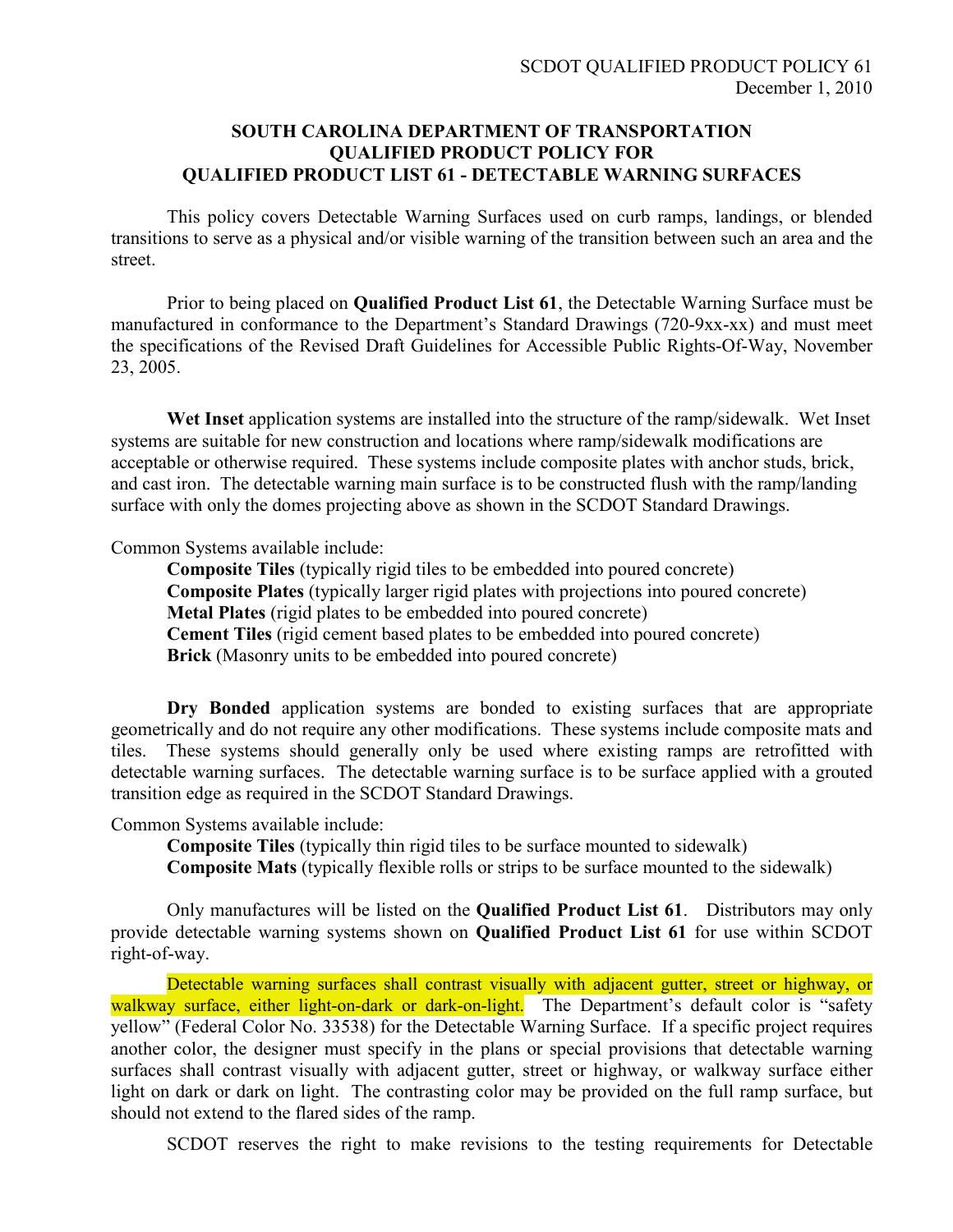Warning Surfaces and to use sound engineering judgment of any feature there on, as it deems necessary in determining product compliance. It will be the responsibility of the manufacturer making the request for qualification to see that any new specifications are met. Submit information for new products using the attached product information form. Submit changes to company contact information on company letterhead. The product is subject to inspection on each project and must meet acceptance criteria discussed here in. If for any reason, a company's product no longer meets these qualifications, the product will be removed from the list.

SCDOT does not have an obligation to use any products on **Qualified Product List 61**. **Qualified Product List 61** simply documents the fact that the listed products have been evaluated under SCDOT Standards and found acceptable for use within SCDOT right-of-way.